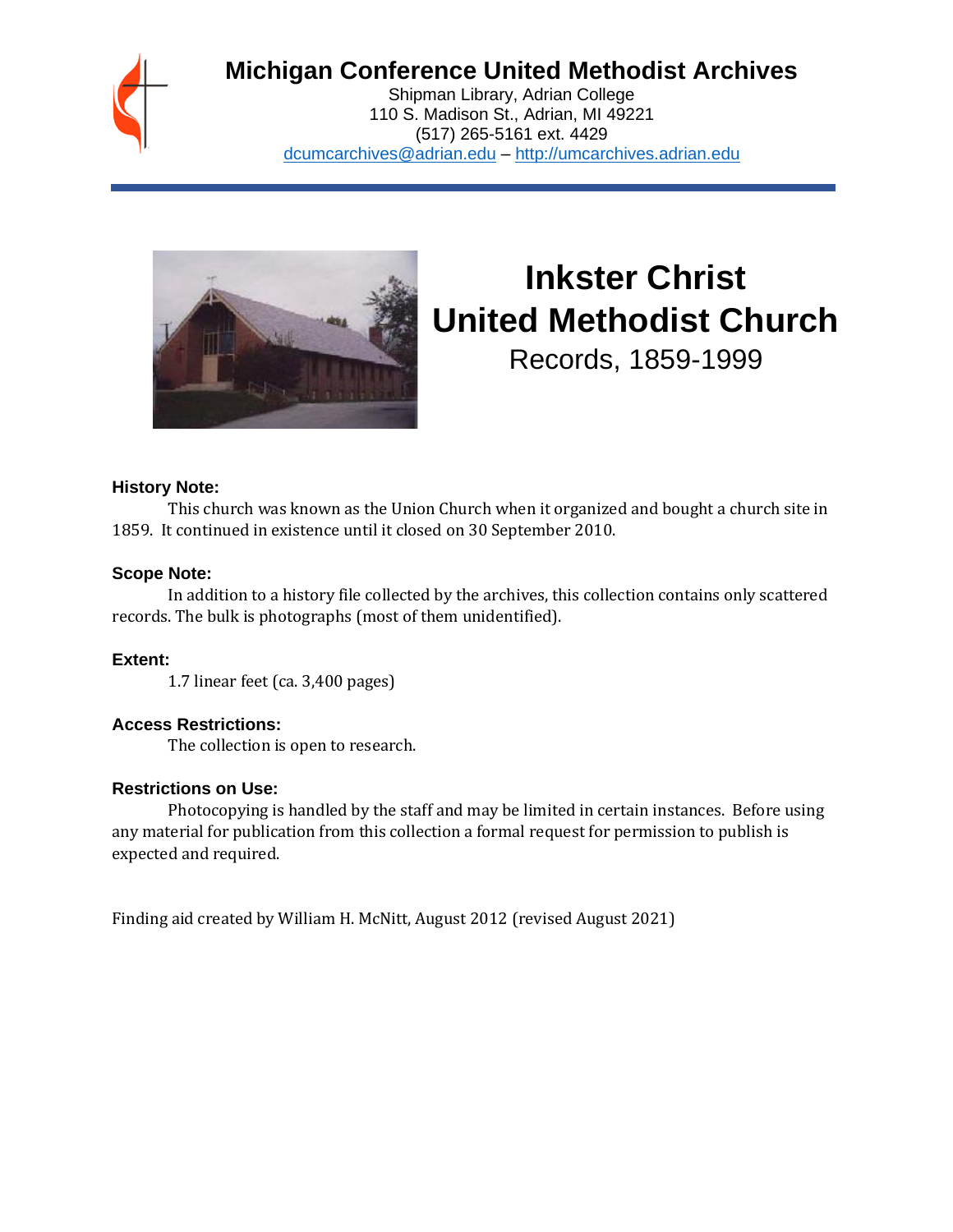#### **Appointments List**

- 1859-1860: William C. Way
- 1860-1861: George Smith
- 1861-1863: Benjamin H. Hedger
- 1863-1865: Jason W. Kellogg
- 1865-1868: Thomas G. Potter
- 1868-1871: John A. McIlwain
- 1871-1872: Elias E. Pearman
- 1872-1874: James R. Noble
- 1874-1876: George W. Owen
- 1876-1878: John M. Truscott
- 1878-1881: Daniel J. Odell
- 1881-1884: Lodowick C. York
- 1884-1886: Squire E. Warren
- 1886-1887: To be supplied
- 1887-1888: Francis Berry
- 1888-1890: William Cook
- 1890-1895: Martin H. Bartram
- 1895-1900: Andrew W. Wilson
- 1900-1904: Michael H. McMahon
- 1904-1906: John B. Oliver
- 1906-1908: Fred H. Townsend
- 1908-1910: Charles Collins
- 1910-1912: George G. Hicks
- 1912-1914: Joseph A. Cottam
- 1914-1916: George P. Davey
- 1916-1919: William M. Dawe
- 1920-1921: Harry E. Smith
- 1921-1924: Harry Biddlecombe
- 1925-1926: Malcolm Rogers
- 1926-1927: Bruce R. Davis
- 1927-2928: W. Henry Harris
- 1928-1930: Victor S. Darling
- 1930-1931: Reginald R. Feuell
- 1931-1932: Harry Felton
- 1932-1936: Simon Schofield
- 1936-1942: Samuel H. Berry
- 1942-1945: Russell L. Hubbard
- 1945-1946: Hunter McKain
- 1946-1948: Erland J. Wangdahl
- 1948-1949: Vern A. Panzer
- 1949-1951: Victor S. Darling
- 1951-1956: Conrad F. Riggio
- 1956-1959: Luren J. Strait
- 1959-1961: W.B. Waltmire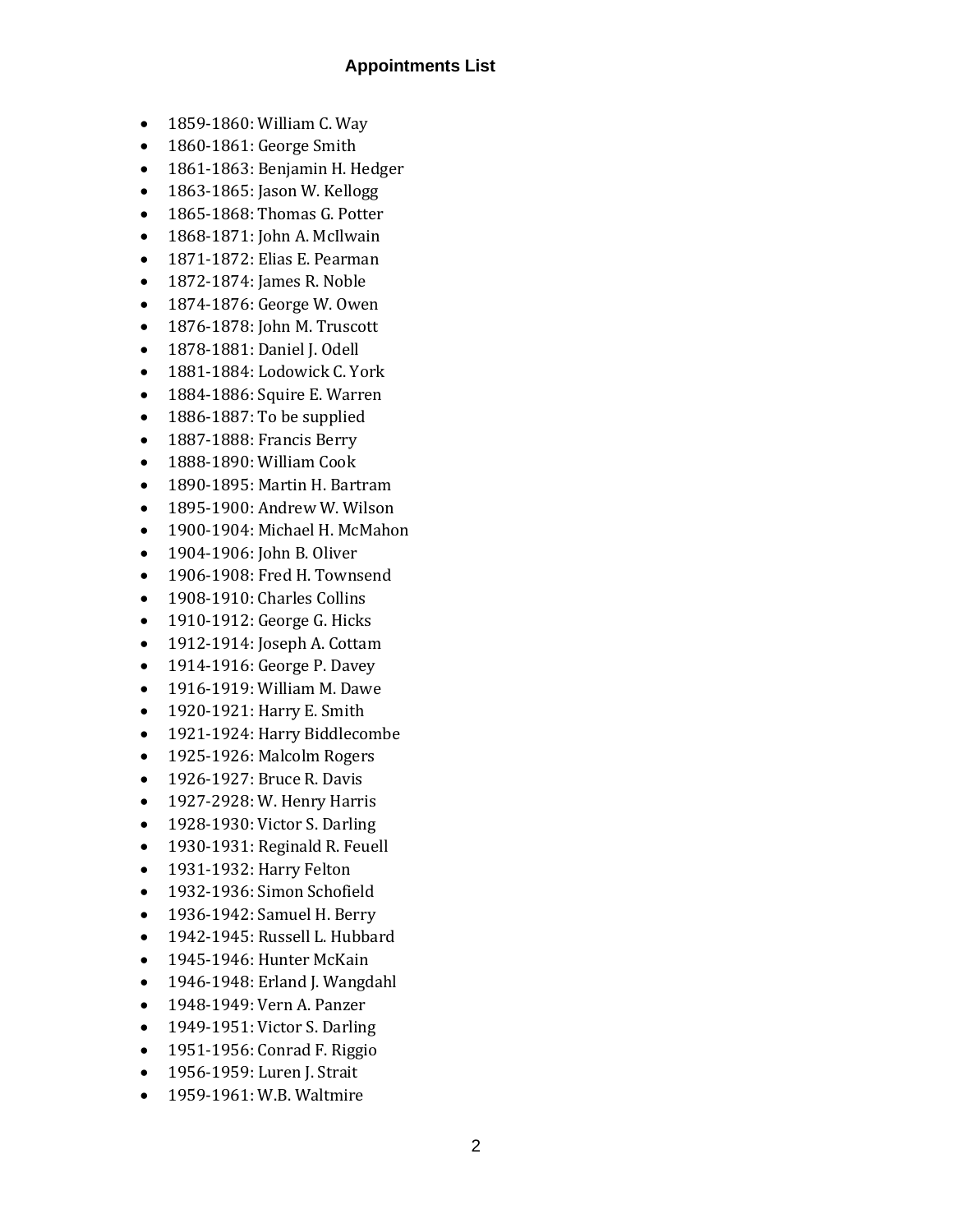# **Appointments List**

- 1961-1967: Emil E. Haering
- 1967-1971: Charles R. Marble
- 1971-1975: James M. Morgan
- 1975-1979: William W. Omansilk
- 1979-January 1983: Donna Osterhout
- March 1983-1987: William P. Sanders
- 1987-1989: Ramona E. Cowling
- 1990-1993: Ray H. Boman
- 1993-October 1994: Bernardine Daniels
- February 1995-2000: Suzanne Walls
- 2000-2006: Deanna M. Sailor-Petit
- 2006-January 2007: Phylemon D. Titus
- March 2007-2008: Carter M. Grimmett
- 2008-May 2010: Kenneth L. Whyte